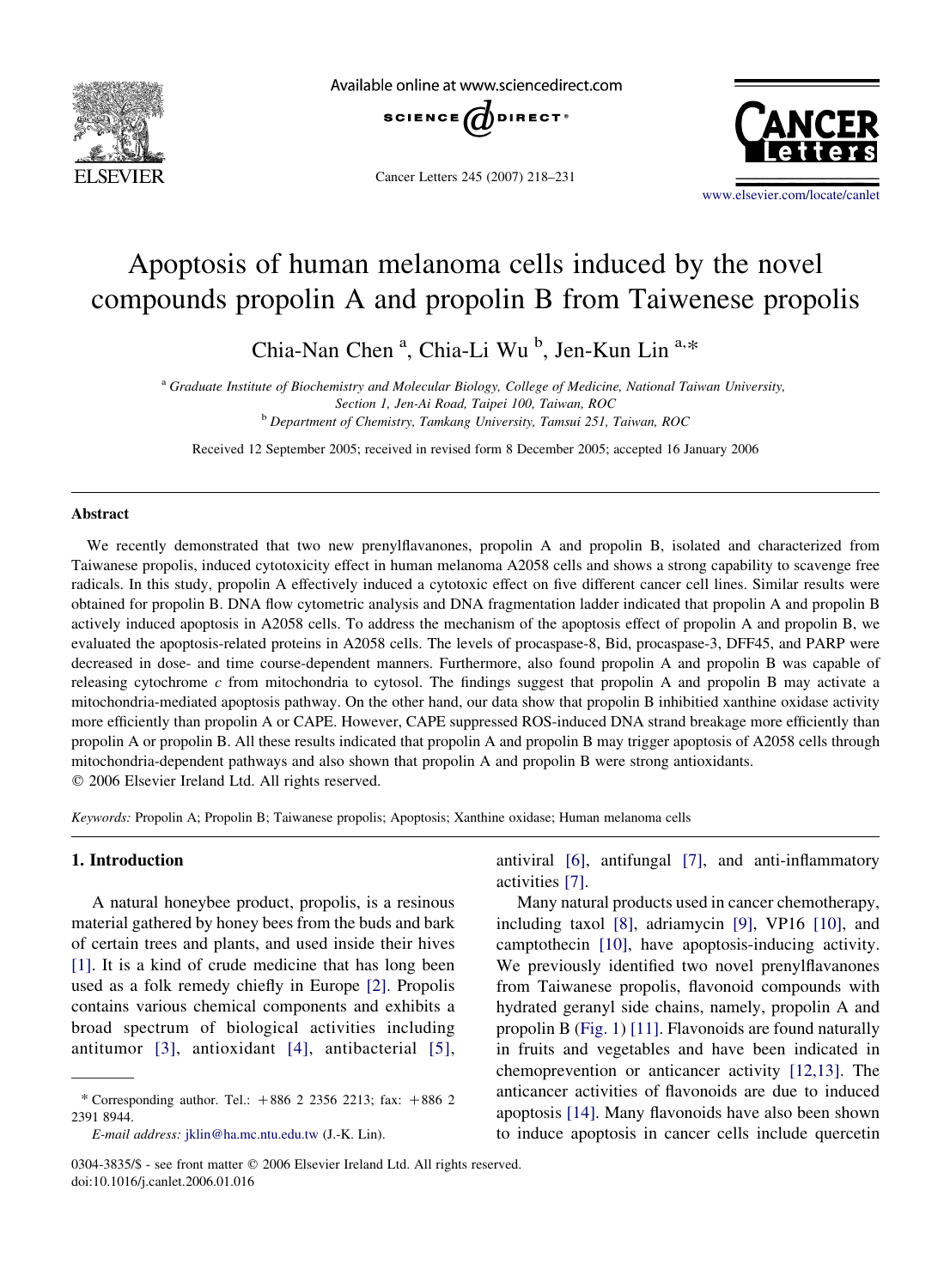<span id="page-1-0"></span>

Fig. 1. Structures of propolin A and propolin B.

[\[15\]](#page-13-0), bicalein [\[16\],](#page-13-0) genistein [\[17\],](#page-13-0) tangeritin [\[18\]](#page-13-0) and sophoranone [\[19\].](#page-13-0) Propolin A and propolin B have hydrated geranyl side chains that differ from these flavonoids, but chemical structures similar to sophoranone that it has isoprenyl side chains.

Apoptosis, the physiological mode of cell death, is related to the regulation of development and homeostasis. Its morphological characteristics include plasma membrane blebbing, cell shrinkage, nuclear condensation, chromosomal DNA fragmentation, and formation of apoptotic bodies [\[20\]](#page-13-0). Many recent reports have indicated that many anticancer drugs or cancer chemopreventive agents act through the induction of apoptosis to prevent tumor promotion and progression. The process of apoptosis consists of different phases, including initiation, execution and degradation [\[21\],](#page-13-0) and is activated by two major pathways. One is receptor-induced apoptosis that includes of the TNF-R1, Fas (CD95), and TRAIL-receptors [\[22,23\]](#page-13-0). In the so-called 'extrinsic' cell death pathway, a cytoplasmic death domain forms and trimerization of the receptor (TNF-R1, Fas, and TRAIL) and recruits TRADD and FADD. The other major route leading to apoptosis is the 'intrinsic' cell death pathway, activated by proapoptotic factors from the mitochondria, including cytochrome  $c$  and Apaf-1 [\[24,25\].](#page-13-0)

We have demonstrated that propolin A and propolin B are cytotoxic to human melanoma A2058 cells, rat C6 glioma cells, and human leukemia cells (HL-60). In the present study, both propolin A and propolin B were found effectively induced cytotoxic effects of several cancer cell lines occur in a dose-dependent manner. Furthermore, we demonstrate that apoptosis induced by propolin A and propolin B in A2058 cells may through caspases-dependent pathways, and also that propolin A and propolin B can significantly inhibit xanthine oxidase activity, suggesting that they are strong antioxidants.

## 2. Materials and methods

#### 2.1. Cell culture and cytotoxicity assay

Human melanoma cells (A2058), human breast cancer cells (MCF-7), human neuroblastoma cells (IMR-32), and rat glioma cells (C6) were cultured in Dulbecoo's modified Eagle's medium (DMEM, Gibco) containing 10% fetal bovine serum (Gibco) 1% penicillin–streptomycin. Cells were maintained at  $37^{\circ}$ C in a humidified atmosphere at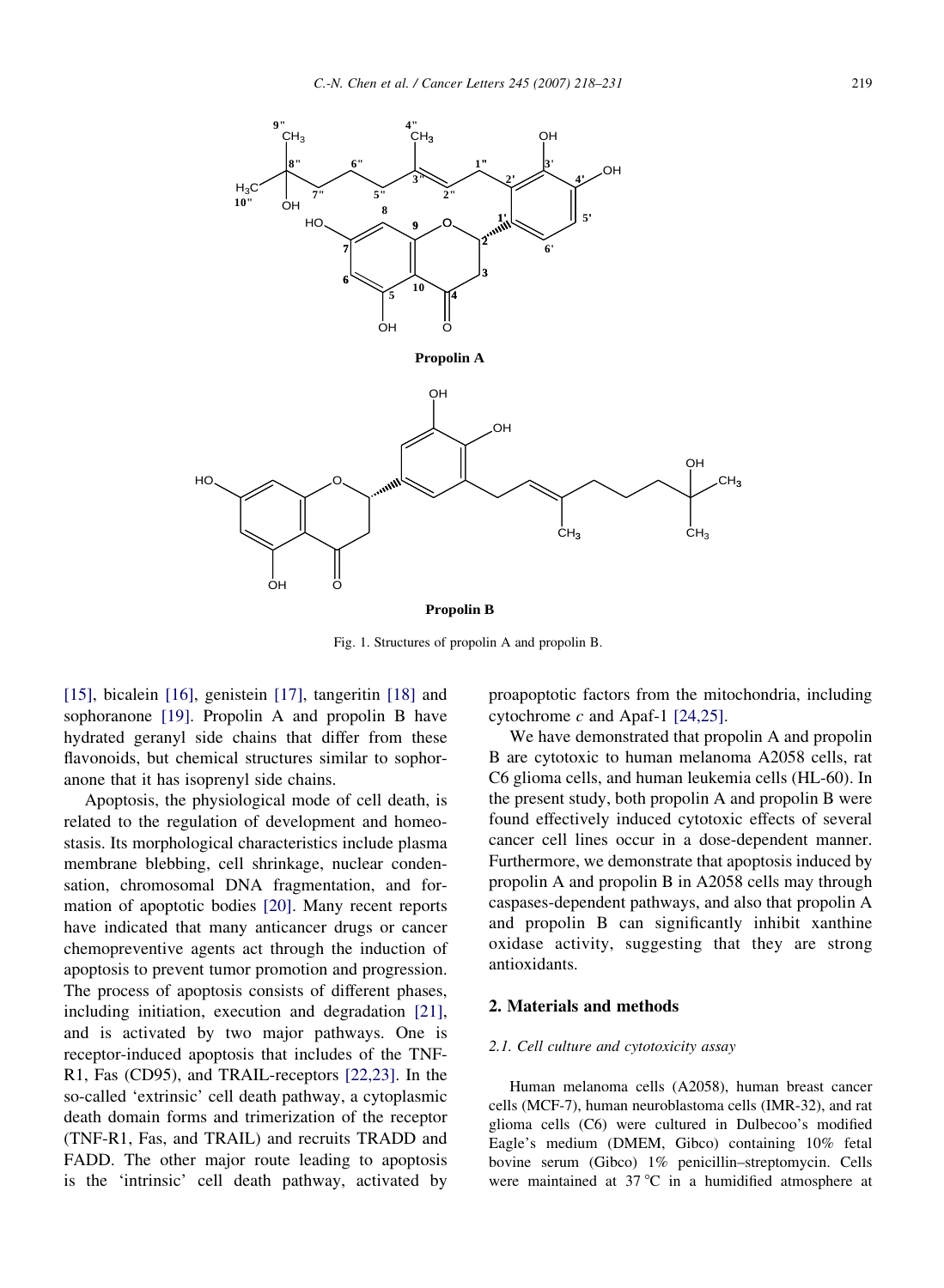95% air and 5%  $CO<sub>2</sub>$ . Human leukemia cells (HL-60) grown were maintained at 37  $\degree$ C in a humidified atmosphere at 95% air and  $5\%$  CO<sub>2</sub> in RPMI 1640 media supplemented with  $10\%$ fetal bovine serum and 1% penicillin–streptomycin. All cells  $(1 \times 10^5)$ /well were cultured in twelve-well plates and in the presence of various concentrations  $0, 5, 10$ , and  $15 \mu g/mL$ (0, 11.4, 22.8, and 34.2  $\mu$ M, respectively) of propolin A  $(MW=442 \text{ Da})$  and propolin B  $(MW=442 \text{ Da})$  for 24 h. Treated cells were counted and cell viability was determined by a trypan blue exclusion assay.

#### 2.2. Isolation of propolin A and propolin B

Taiwanese propolis glue (245 g, mixture from a collection of hives located in area of Bagwa Shan, Taiwan) was homogenized by stirring at  $4^{\circ}$ C and washed thrice with 0.7 L of deionized water. The residue was extracted three times with 95% ethanol. The filtered ethanol extract was evaporated to dryness under reduced pressure to furnish a brown powder, which was kept at  $-20$  °C until further purification. The brown powder from the ethanol extract was dissolved in methanol and applied to a Sephadex LH-20 column (Amersham Pharmacia Biotech AB, Uppsala, Sweden) using 95% ethanol as eluting solvent. All eluates, including fractions from the follow-up chromatographies, were assayed on human melanoma A2058 cells proliferation, and the active fractions were again chromatographed on Sephadex LH-20 column using 95% ethanol to elute. The active fractions were then subjected to silica gel column chromatography (Kiesel gel 60, E. Merck, Darmstadt 1, Germany) using a solvent system of n-hexane–EtOAc. Purification of the most active fraction ( $n$ -hexane:EtOAc= 30:70) was carried out on a reversed-phase preparative HPLC. Fractions of retention times at 16.5 min, and 22.0 min containing propolins A, and B, respectively, were collected. The conditions were: column-Luna Phenomenex  $(C18, 250 \times 10 \text{ mm}, \text{USA})$ , solvent system: methanol:water (7:3); flow rate: 3 mL/min; detection: UV 280 nm. Propolin A and propolin B were obtained as a slightly yellow powder from methanol:water (7:3).

#### 2.3. Analysis of DNA fragmentation

A2058 cells in a 60-mm dish were treated with various concentrations of propolin A and propolin B  $(11.4-34.2 \mu M)$ for 24 h, trypsinized, and collected with ice-cold PBS. After centrifugation  $2000 \times g$  for 10 min at 4 °C, cells were washed with PBS and recentrifuged at  $13200 \times g$  for 10 min at 4 °C. Cell pellets were resuspended in 0.1 mL of isolation buffer (10 mM EDTA, 50 mM Tris–HCl, pH 8.0, 0.5% SDS, 1 mg/mL proteinase K) and incubated 12 h at  $50^{\circ}$ C and treated with RNase A (0.5  $\mu$ g/mL) for another 4 h at 37 °C. The lysate was centrifuged at  $13,200 \times g$  for 10 min at 4 °C to separate the soluble fragmented DNA from the intact chromatin pellet. Fragmented DNA was extracted with phenol:chloroform:isoamylalcohol (25:24:1), precipitated with ethanol, and analyzed by 1.8% agarose gel electrophoresis. Approximately 20 µg DNA was loaded in each well visualized under UV light, and photographed.

## 2.4. Morphological analysis of apoptotic cells

A2058 cells on 60-mm culture dishes  $(5 \times 10^5$ /dish) were treated with propolin A at concentrations of 11.4, 22.8, and 34.2  $\mu$ M for 24 h. After treatments, cells were fixed with 4% formaldehyde for 30 min, washed with PBS, and then stained with  $50 \mu g/mL$  propidium iodide (PI) in the presence of 25 µg/mL RNase A. The morphology of nuclear chromatin was defined by the fluorescence of DNA-binding dye, PI, under a fluorescence microscope (Zeiss, Jena, Germany).

#### 2.5. Analysis of the cell cycle

A2058 cells  $(1 \times 10^6)$  were cultured in 60-mm dishes and incubated for 24 h. Cells were then treated with 5.7, 11.4, 22.8, and 34.2  $\mu$ M of propolin A and propolin B for 24 h cells were trypsinized and collected with ice-cold PBS. The cells were resuspended in 200 µL PBS, and fixed in 800 µL of iced 100% ethanol at  $-20$  °C. After being left to stand overnight, the cell pellets were collected by centrifugation, resuspended in 1 mL of hypotonic buffer (0.5% Triton X-100 in PBS and 0.5  $\mu$ g/mL RNase A), and incubated at 37 °C for 30 min Then 1 mL of propidium iodide solution (50 mg/mL) was added, and the mixture was allowed to stand at  $4^{\circ}$ C for 30 min fluorescence emitted from the propidium iodide–DNA complex was quantitated after exicitation of the fluorescent dye by FACScan cytometry (Becton Dickinson, San Jose, CA).

#### 2.6. Supercoiled DNA-relaxation assay

The inhibitory effect of propolin A, propolin B, and CAPE on the strand breakage of supercoiled DNA caused by the Fenton reaction was evaluated. 200 ng of pUC-19 plasmid DNA was incubated at  $37^{\circ}$ C for 30 min in TE buffer (10 mM Tris/1 mM EDTA, pH 8.0) containing 100 mM  $H_2O_2$  and 50 µM ferrous sulfate in the presence or absence of  $10-105 \mu M$  CAPE and 7-68  $\mu$ M propolin A and propolin B in a final volume of  $20 \mu L$ . The conversion of the covalently closed circular double-stranded supercoiled DNA to a relaxed open circle form was used to evaluate DNA strand breakage induced by the Fenton reaction. Such breaks occurred rapidly, with most of the supercoiled pUC-19 NDA converted to open circular form after 30 min incubation at  $37^{\circ}$ C. The reaction was terminated by the addition of  $4 \mu L$  of electrophoresis loading buffer  $(0.25\%$ bromophenol blue and 30% glycerol). After electrophoreses on an agarose gel, the percentage of relaxed DNA was calculated by a Gel-doc 2000 (Bio-Rad).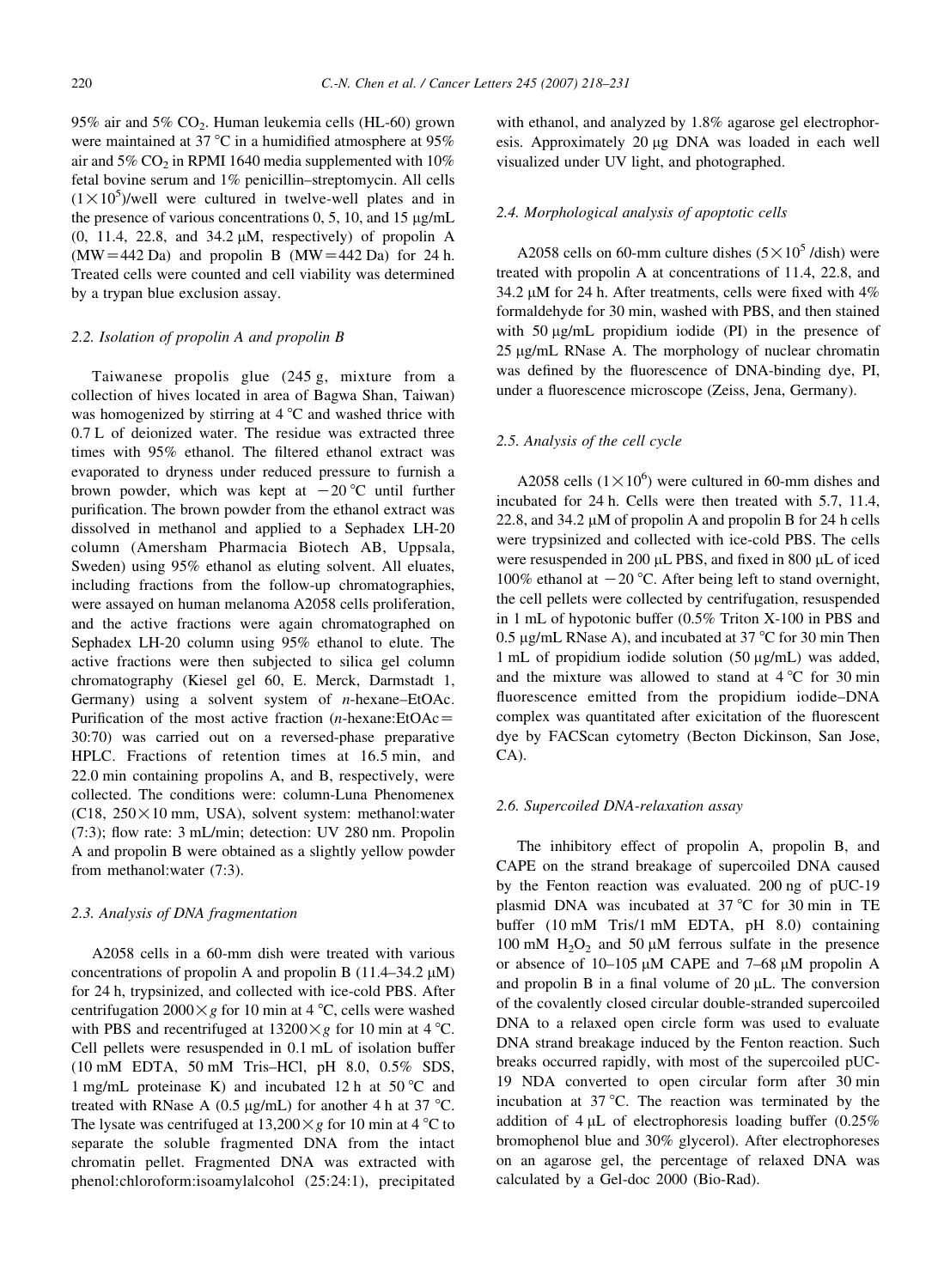#### 2.7. Xanthine oxidase activity assay

The enzyme activity was measured spectrophotometrically by continuously measuring uric acid formation at 295 nm with xanthine as substrate [\[26\].](#page-13-0) The xanthine oxidase assay consisted of a  $500 \mu L$  reaction mixture containing 7.5 mM phosphate buffer, 20 mM 3-(cyclohexylamino)-1 propanesulfonic acid (CAPS), 38 µM EDTA (pH 7.0), 3 U/L xanthine oxidase, and 50  $\mu$ M xanthine as substrate. The assay was started by addition of the enzyme to the reaction mixture with or without propolin A, propolin B and CAPE. The assay mixture was incubated for  $3 \text{ min}$  at  $37 \text{ °C}$  and absorbency readings were taken. The substrate concentration was held below 60  $\mu$ M to avoid substrate inhibition. All data obtained for enzyme inhibition assays and plotting were recorded using Microsoft Excel, Office 2000.

#### 2.8. Western blotting assay

A2058 cells on 100-mm culture dishes  $(1.5 \times 10^6$  /dish) were treated with propolin A and propolin B at 5.7, 11.4, 17.0, 22.8, and  $34.2 \mu M$  for 24 h. After treatment, cells were collected and resuspended in  $100 \mu L$  Gold lysis buffer (50 mM Tris–HCl, pH 7.4; 1 mM NaF; 150 mM NaCl; 1 mM EGTA; 1 mM phenylmethylsulfonyl floride; 1% NP-40; and  $10 \mu g/mL$  leupeptin). Equal amounts of proteins (20  $\mu$ g) were mixed with 5  $\times$  sample buffer and resolved by 12% SDS-PAGE for b-actin, PARP, Bid, caspase-3, Fas ligand, Fas, Bcl-2 and cytochrome  $c$  detection. Proteins were electrotransferred to an immobilon membrane (PVDF; Millipore Corp., Bedford, MA), and equivalent protein loading was verified by staining the membrane with reversible dye amido black (Sigma Chemical Co.). This was followed by overnight blocking with a solution composed of 20 mM Tris– HCl (pH 7.4), 125 mM NaCl, 0.2% Tween 20, 4% nonfat dry milk, and  $0.1\%$  sodium azide. Expression of  $\beta$ -actin, PARP, Bid, caspase-3, Fas, Fas ligand, Bcl-2 and cytochrome  $c$  was monitored by immunoblotting using a specific antibody (1:500 of rabbit polyclonal antibodies to human PARP, Santa Cruze Biotechnology, Inc., Santa Cruz, CA), anticaspase-3 antibody and anti-caspase-8 antibody (Pharmingen, Becton Dickinson Co., San Diego, CA), anti-Bid antibody (Santa Cruze Biotechnology, Inc., Santa Cruz, CA), anti-actin antibody (Cashmere Biotech, USA), and cytochrome c antibody (Research Diagnostic Inc., Flanders, NJ). Anti-Fas and Fas L (Santa Cruze Biotechnology, Inc., Santa Cruz, CA), anti-Bcl-2 and DFF45 antibody (Pharmingen, Becton Dickinson Co., San Diego, CA). These proteins were detected by chemiluminescence (ECL, Amersham).

#### 2.9. Cytochrome c release

Mitochondrial and cytosolic fractions were prepared by resuspending cells in ice-cold buffer A (250 mM sucrose,  $20 \text{ mM HEPES}, 10 \text{ mM KCl}, 1.5 \text{ mM } \text{MgCl}_2, 1 \text{ mM EDTA},$ 1 mM EGTA, 1 mM DTT, 17 µg/mL PMSF, 8 µg/mL aprotinin and  $2 \mu g/mL$  leupeptin pH 7.4). Cells were passed through a needle 10 times. Unlysed cells and nuclei were pelleted by centrifugation for 10 min at  $750 \times g$ . The supernatant was then centrifuged at  $100,000 \times g$  for 15 min. This pellet was resuspended in buffer A and represents the mitochondrial fraction. The supernatant was again centrifuged at  $100,000 \times g$  for 1 h. The supernatant from this final centrifugation step represents the cytosolic fraction.

#### 2.10. Activity of caspase

Cells were collected and washed with PBS and suspended in  $25 \text{ mM HEPES}$  (pH  $7.5$ ),  $5 \text{ mM } MgCl_2$ ,  $5 \text{ mM } EDTA$ , 5 mM dithiothione, 2 mM phenylmethylsulfonylfluoride, 10 μg/mL pepstatin A and 10 μg/mL leupeptin after treatment. Cell lysates were clarified by centrifugation at  $13,200 \times$ g for 20 min at  $4^{\circ}$ C. Caspase activity in the supernatant was determined by a fluorogenic assay (Promega's  $\text{CasACE}^m$ assay system, Madison, WI). Briefly, 75 µg of total protein, as determined by bicinchoninic acid assay (Promega), was incubated with 50  $\mu$ M substrate acetyl-Asp-Glu-Val-Asp-7amino-4-methyl coumarin (Ac-DEVD-AMC) at 30 °C for 1 h. The release of AMC was measured by excitation at 360 nm and emission at 460 nm using a fluorescence spectrophotometer (Hitachi F-4500).

#### 2.11. Statistical analysis

In the cell blockage of propolin A-induced cell death by caspase inhibitors experiments, A2058 ( $3 \times 10^5$  per well) cells were cultured in six-well plates and incubated with the indicated concentrations of propolin A in the absence or presence of caspase inhibitors (1, 3, 6, 8, and total) for 24 h. Viability assay as measured by using trypan blue exclusion assay. Each value represents the mean  $+$  S.E. of three independent measurements. Viability assay data were entered into the sigma plot software to perform the Student's pair-t test.  $P$  values  $< 0.05$  were considered significant.

## 3. Results

## 3.1. Purification and identification of propolin A and propolin B

Propolin A and propolin B were isolated through repeated chromatographies of the 95% ethanol extract of the propolis glue under the guidance of A2058 cells proliferation. Final purification of the active fraction was achieved by HPLC on a reversed-phase column. The total content of the active components, propolin A and propolin B were roughly 3.0 and 1.0% of the Taiwaneses propolis glue. Purification of propolin A and propolin B as described in Section 2.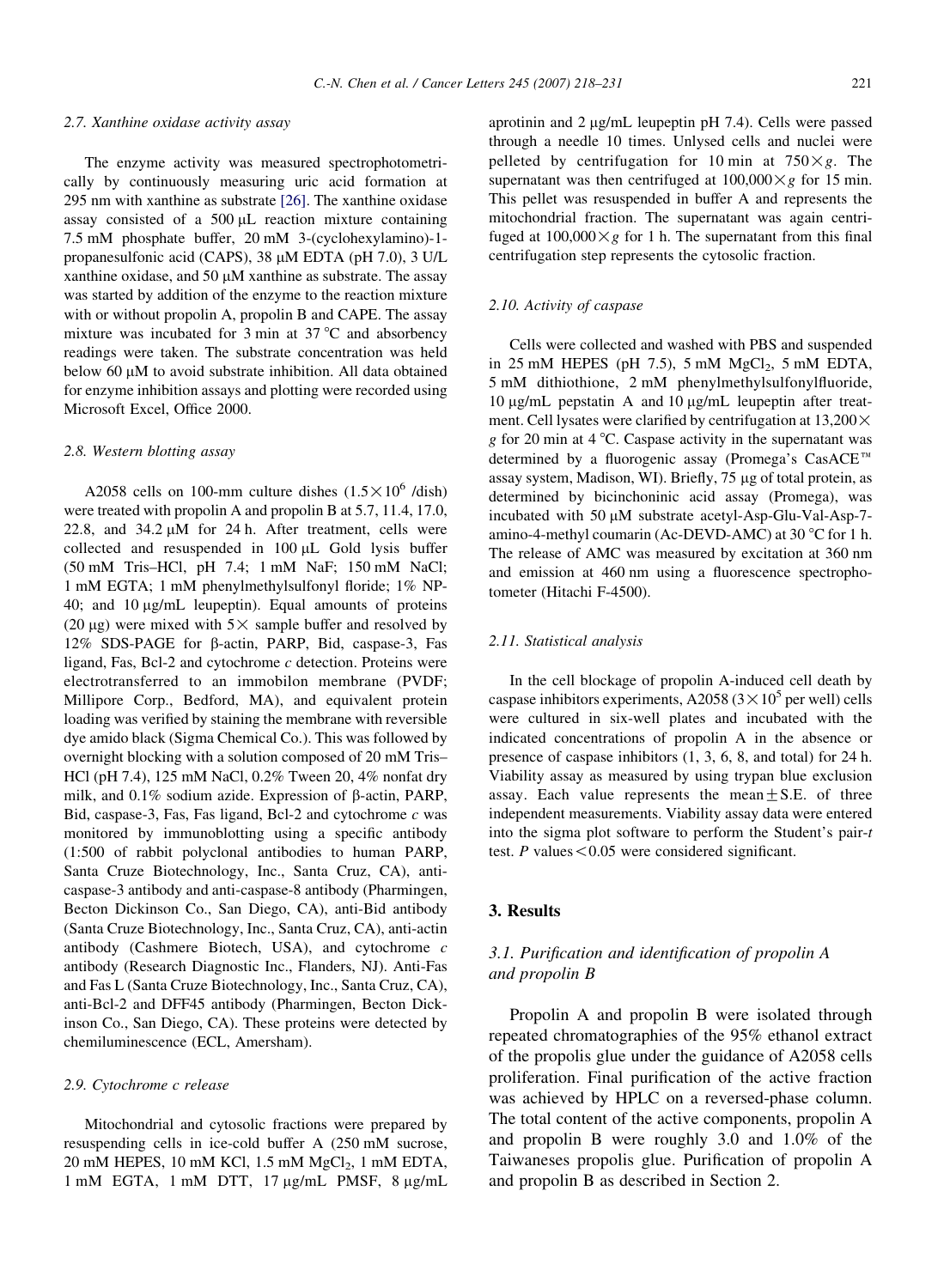# 3.2. Inhibition of cell growth by propolin A and propolin B

The cytotoxicity effect of propolin A and propolin B ([Fig. 1\)](#page-1-0) were first evaluated in the A2058 cells, C6, MCF-7, IMR-32, and HL-60. As shown in Fig. 2, treatment with propolin A and propolin B concentrations of  $5.7-34.2 \mu M$  caused a dose-dependant decrease of cell viability. The  $IC_{50}$  values of propolin A on the A2058, C6, MCF-7, IMR-32 and HL-60 were 14.5, 8.0, 14.0, 11.4, and 17.5 µM, respectively, as shown in Fig. 2a. Similar results were obtained for propolin B, as shown in Fig. 2b. Among the cell lines tested, propolin A and propolin B in cell viability assay showed no significant differences. Treatment of the A2058 cells with  $22.8-34.2 \mu M$  propolin A and propolin B for 24 h induced cell morphological change as shown in Fig. 2c. Morphological features, such as condensation of chromatin of the nucleus and cell shrinkage, were seen in propolin A- and propolin B-treated cells. It appears that the cells morphologic changes may be via induced apoptosis as described below.

# 3.3. Induction of apoptosis by propolin A and propolin B

We next questioned whether propolin A and propolin B induced apoptosis in A2058 cells. After treatment of A2058 cells with various concentrations of propolin A and propolin B for 24 h, the genomic DNA from cells was subjected to agarose gel electrophoresis. The DNA fragmentation ladder significantly increased as shown in Fig. 3a. The induction of apoptosis was further, confirmed in fluorescence photomicrographs of human melanoma cells stained with PI after treatment with  $22.8 \mu M$  propolin A and propolin B for 24 h. The morphological features of apoptosis, such as condensation of chromatin and fragmentation of the nucleus into discrete masses scattered throughout the cytosol, were seen in propolin A- and propolin B-treated cells (Fig. 3b). To investigate the induction of a sub-G1 cell population, the DNA content of A2058 cells treated with propolin A and propolin B at various concentrations was analyzed by flow cytometry as shown in Fig. 3c. The percentages of apoptotic A2058 cells

observed after 0, 5.7, 11.4, 22.8 and  $34.2 \mu M$  of propolin A [left column in Fig. 3c] and propolin B [right column in Fig. 3c] for 24 h were as follows: 9.4, 12.2, 11.7, 22.6, and 26.1% [propolin A] vs. 9.5, 8.9, 11.2, 23.7, and 25.1% [propolin B]. A sub-G1 (sub-2N) DNA peak, which has been suggested to be the apoptotic DNA, was detected. However, we next questioned whether cell damage might be attributable to the cell cycle program or might have become arrested at any cell cycle phases by propolin A- and propolin B-induced apoptosis in A2058 cells. These results show that propolin A and propolin B efficiently induced apoptosis in the A2058 cells, and there is a marked loss of cells from the G2/M phase of the cell cycle. These results show that propolin A and propolin B had cytotoxic effects on five cancer cell lines, and the cytotoxic effects may be through apoptosis induction

# 3.4. Propolin A induced apoptosis via activated caspase- and mitochondrial-dependent pathway

We first evaluate whether caspase-dependent signal pathways were involved in the apoptotic cell death induced by propolin A in A2058 cells. Treatment of A2058 cells with  $11.4-34.2 \mu M$  of propolin A for 24 h resulted in dramatic decreases in procaspase-8 and Bid protein levels (Fig. 4a). Next, we further evaluate whether cytochrome c release from mitochrondria to cytosol during the induction of apoptosis by propolin A. Our data indicated cytochrome  $c$  was markedly released from mitochondria to cytosol as shown in Fig. 4b. We next questioned whether propolin A can activation of caspase-9, caspase-3 and cleavage of PARP, and DFF45 finally form DNA fragmentation. Our data indicated these protein expression were markedly decreased by treated with propolin A at concentrations of  $22.8-34.2 \mu M$ (Fig. 4c). However, we also findings that Fas and Fas L protein expression were markedly increased by treated with propolin A at concentrations of 22.8– 34.2  $\mu$ M (Fig. 4c). Furthermore, we used 20  $\mu$ M of caspase inhibitors (1, 3, 6, 8, and total) to block the cell death induced by propolin A at a concentration of  $22.8 \mu M$  (Fig. 4d). The results indicated that activation of caspase-8, and caspase-3 by propolin

*"*

Fig. 2. Effect of propolin A and propolin B on the viability of human melanoma A2058 cells, C6 glioma cells, MCF-7 human breast cancer cells, IMR-32 human neuroblastoma cells and HL-60 human leukemia cells. (a) The cells were treated with various concentrations (5.7–34.2 µM) of propolin A and (b) propolin B for 24 h and subsequent cell viability was measured by a trypan blue exclusion assay. The data are presented in terms of proportional viability (%) by comparing the propolin A and propolin B treated group with the untreated cells, the viability, of which was assumed to be 100%. Results represent the mean  $\pm$  SE of three independent experiments. (c) Phase-contrast micrographs of A2058 cells treated with various concentrations of propolin A and propolin B  $(22.8-34.2 \,\mu\text{M})$ . Results are from one experiment representative of three similar experiments. Magnification  $\times$  400.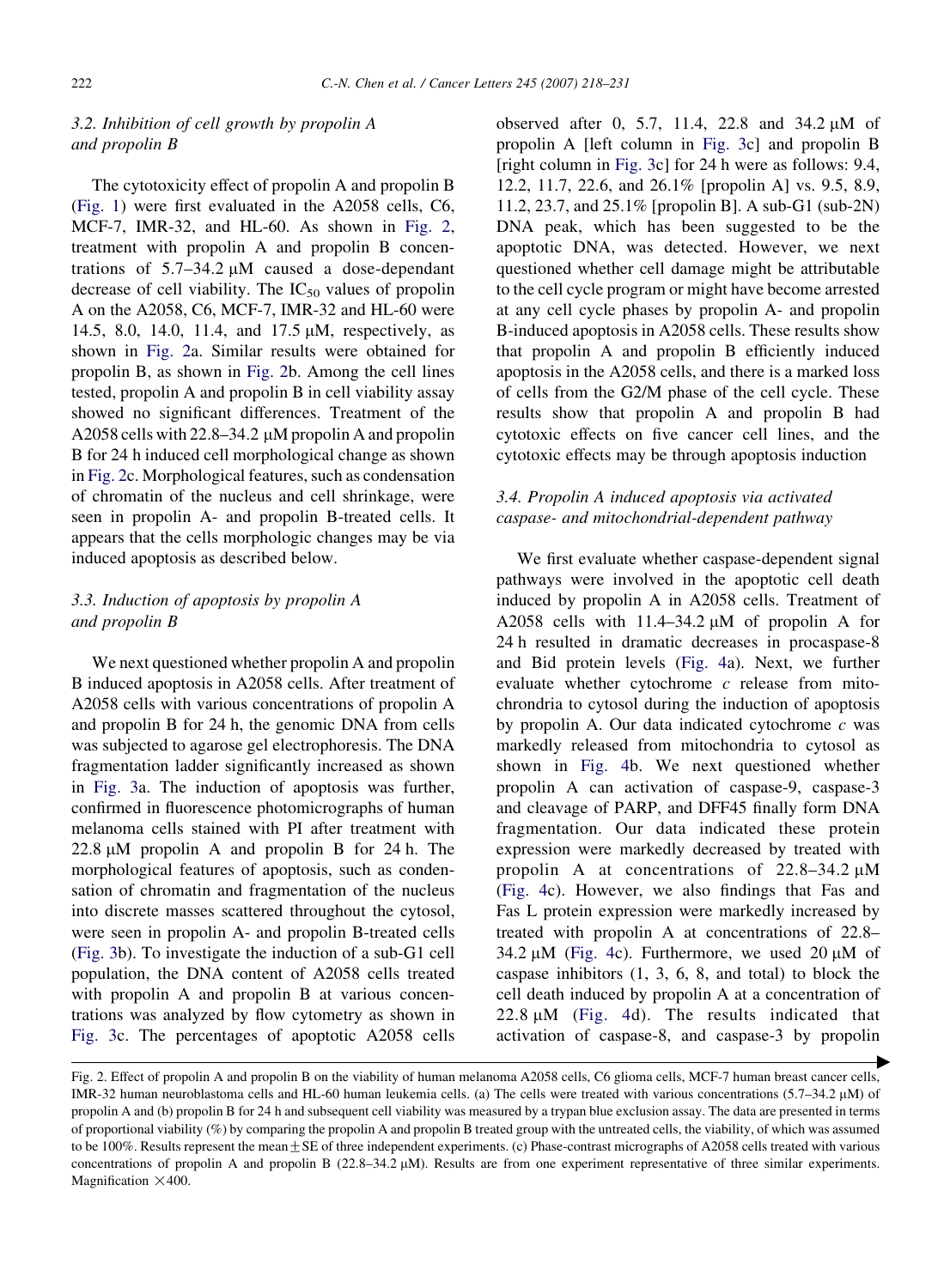

(c)



Propolin B 22.8 µM Propolin B 34.2 µM

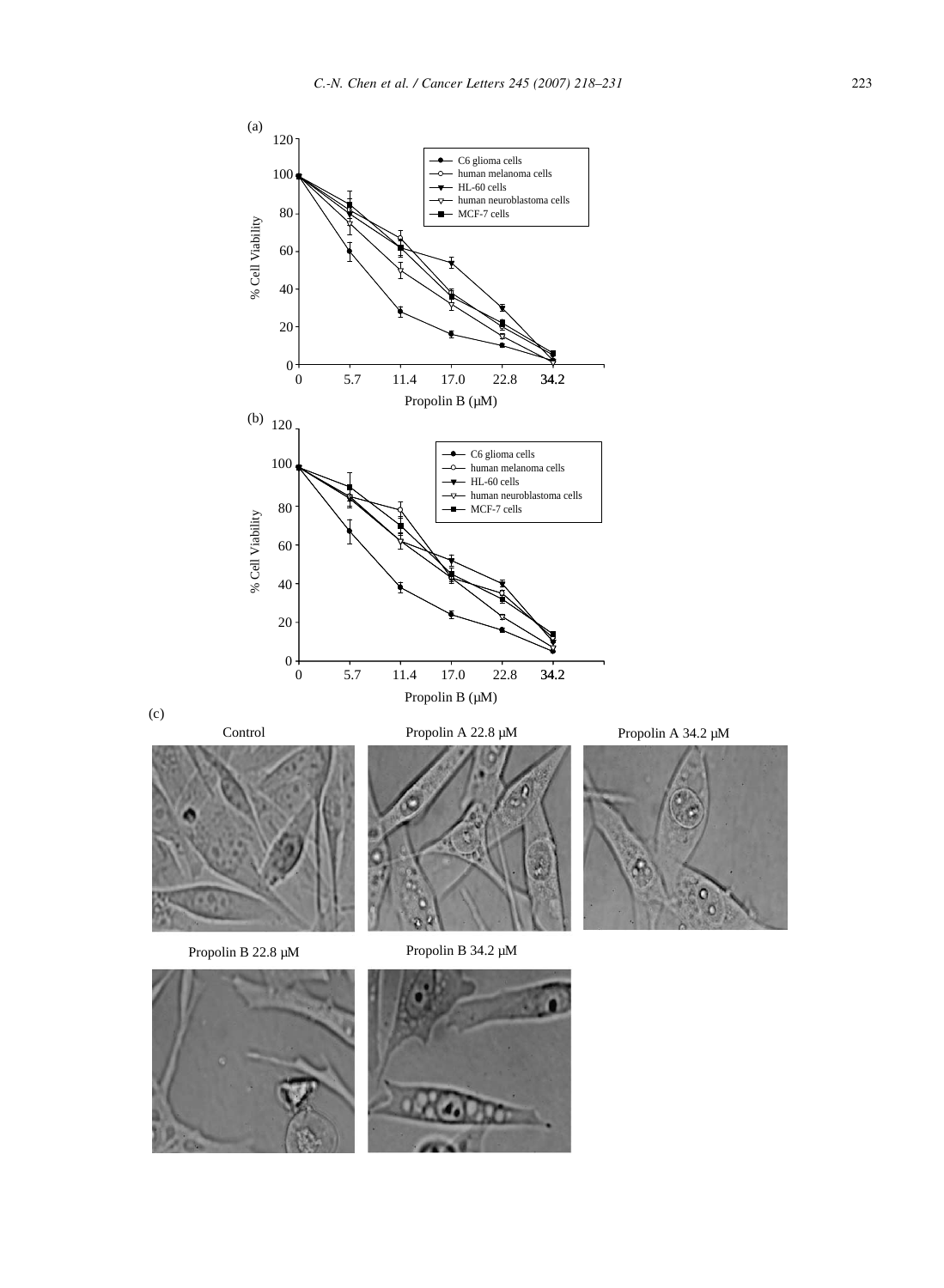

Fig. 3. Propolin A- and propolin B-induced DNA fragmentation in A2058 cells. (a) DNA fragmentation by propolin A and propolin B in A2058 cells. A2058 cells were treated with various concentrations of propolin A and propolin B (11.4–34.2 mM) for 24 h. Genomic DNA was isolated and analyzed by 1.8% agarose gel electrophoresis. (b) Effect of propolin A and propolin B on the morphology of nuclear chromatin. The untreated and propolin A or propolin B (22.8  $\mu$ M) treated cells for 24 h were fixed and stained as described in Section 2. Morphological changes of nuclear chromatin were then viewed under a fluorescence microscope. Control cells showed round and homogeneous nuclei; whereas apoptotic cells (arrows) showing condensed and fragmented nuclei were observed in the propolin A and propolin B-treated cells. Results are from one experiment representative of three similar experiments. Magnification  $\times 400$ . (c) Effect of propolin A and propolin B on the cellular DNA content. The cells were treated with various concentrations (5.7–34.2 mM) of propolin A and propolin B for 24 h and stained with PI as described in Section 2. Following flow cytometric analysis, cellular DNA profile was further analyzed by the CellQuest software. Data represent the percentage of cell counts displaying a hypoploid DNA population. Results are from one experiment that is representative of three similar experiments.

A may be due behind the induction of apoptosis in A2058 cells.

# 3.5. Propolin B induced apoptosis via activated caspase- and mitochondrial-dependent pathway

We further, evaluated whether propolin B had activity similar to propolin A. Treatment of A2058 cells with  $11.4-34.2 \mu M$  propolin B for 24 h the proteins expression of procaspase-3, PARP, DFF45, and Bcl-2 were markedly decreased as shown in Fig. 4e. We further, investigated whether propolin B induced apoptosis through a mitochondrial-dependent pathway. Treatment of A2058 cells with 11.4, 22.8, and  $34.2 \mu M$  propolin B for 24 h resulted in dramartic decreases in procaspase-8 and Bid protein expression and induced cytochrome c releasing from mitochondria to cytosol (Fig. 4f). These results together indicated that the propolin A and propolin B caused caspases activation and up-regulation of the Fas L and through the mitochondrial-dependent pathway to induce apoptosis in A2058 cells.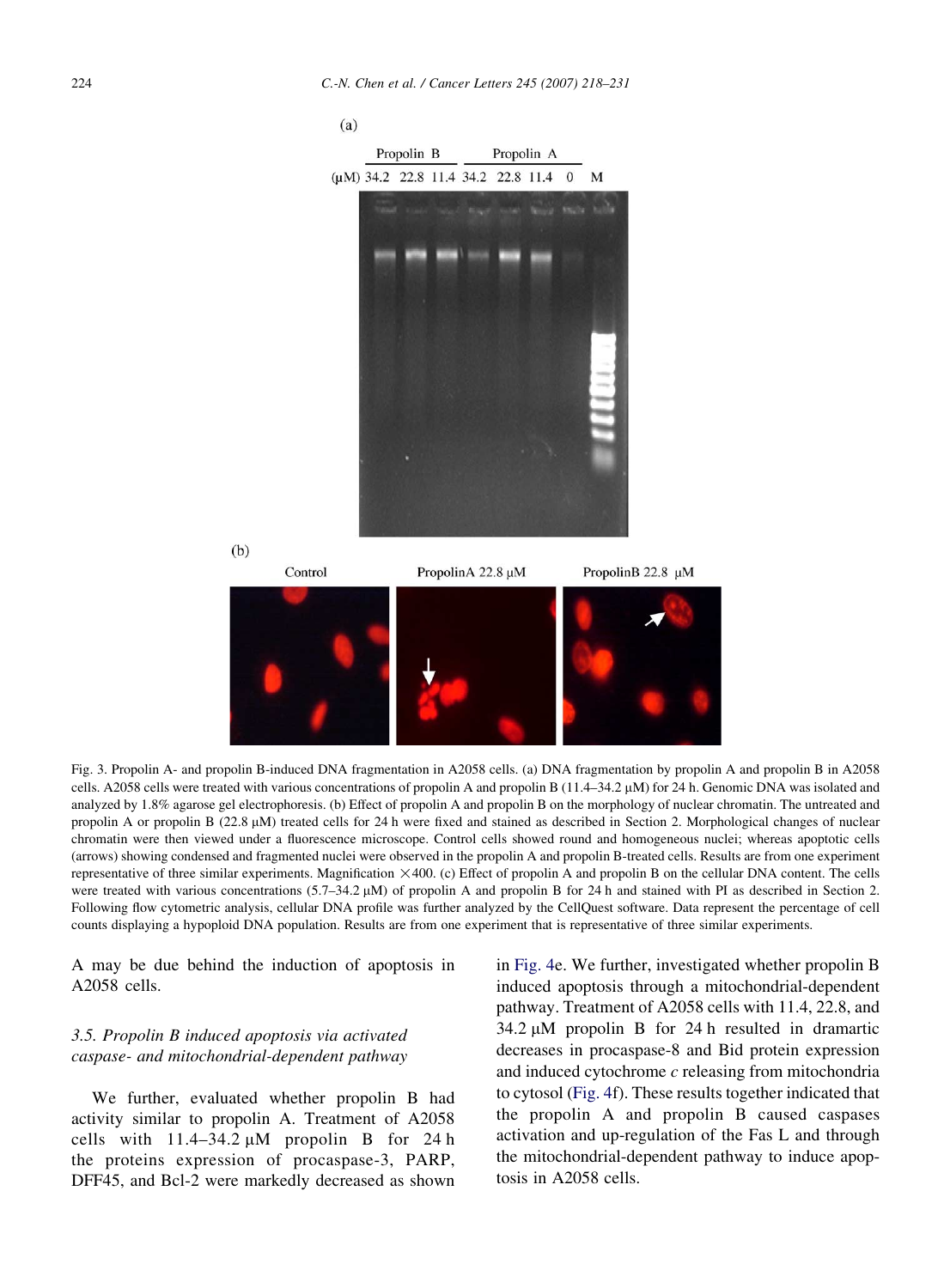

Fig. 3 (continued)

# 3.6. Caspase-3 activation of A2058 cells by propolin A and propolin B

To further investigated the mechanisms of propolins A- and B-induced apoptosis, we think of the possible involvement of caspases. Activation of caspase-3 plays an important role in the induction of apoptosis by various stimuli [\[27\].](#page-13-0) Upon treatment of A2058 cells with  $34.2 \mu M$  propolin A, the activity of a caspase-3like enzyme increased significantly within 12 h after the start of treatment ([Fig. 5](#page-11-0)). An even faster activation of a caspase-3-like enzyme occurred within 6 h after the start of treatment with  $34.2 \mu M$  propolin B [\(Fig. 5](#page-11-0)). The results further obtained in these experiments suggested that caspase-3 involved in propolins A- and B-induced apoptosis of A2058 cells.

# 3.7. Inhibition of xanthine oxidase by propolin A, propolin B, and CAPE

Xanthine oxidase (XO) is a major source of reactive oxygen species (ROS). Normal loads of ROS are removed by the enzyme superoxide dismutase (SOD), catalase, and glutathione peroxidase. Excessive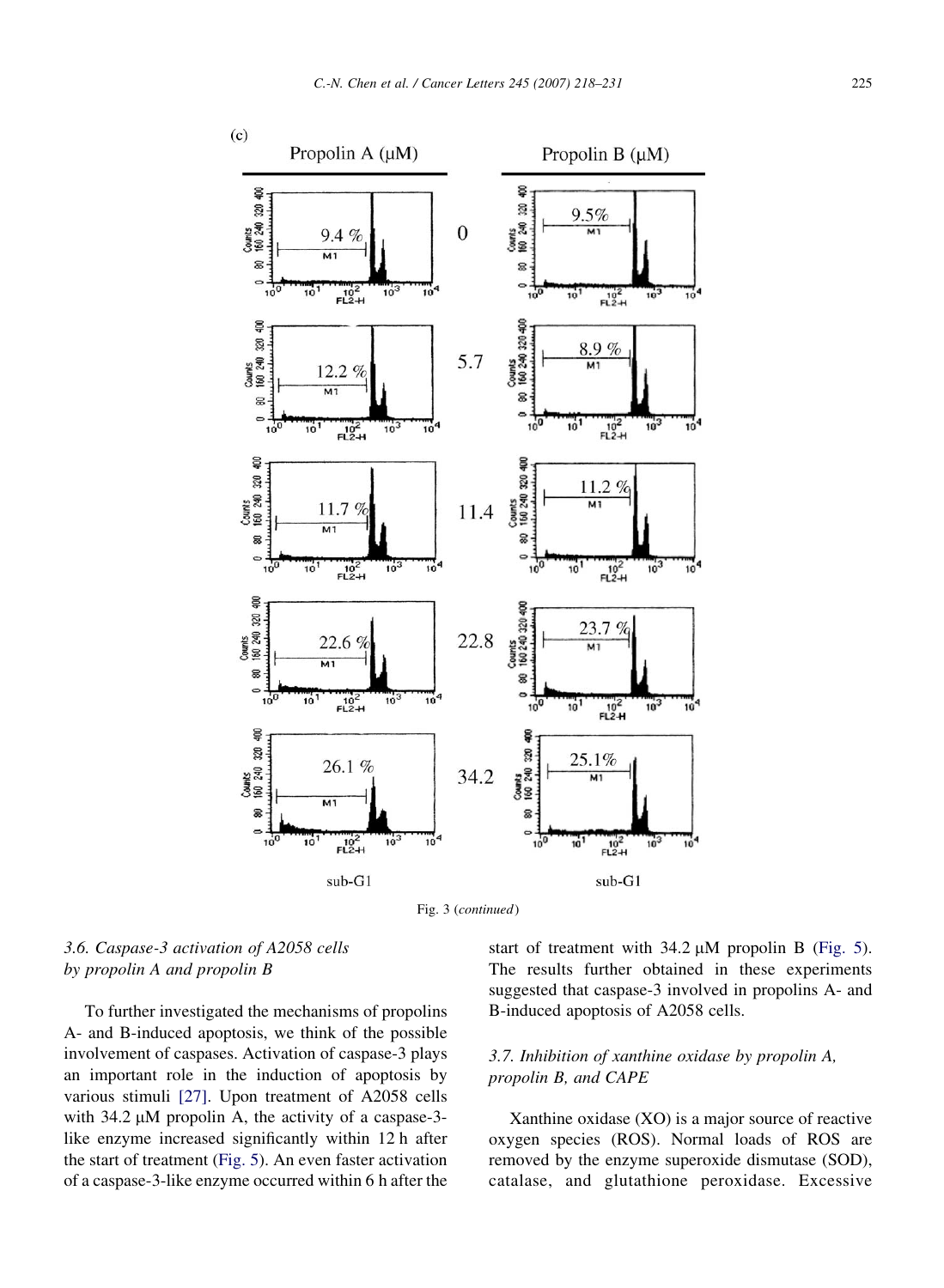amounts of ROS increase oxidative stress in the body, accelerating membrane damage, DNA base oxidation, DNA strand breaks, and chromosome aberrations, most of which are involved in the cacinogenesis process [\[28\].](#page-13-0) The effects of three polyphenols on XO activity were tested, and the dose-response curves and  $IC_{50}$  values for these three compounds are shown in [Fig. 6](#page-11-0)a. The  $IC_{50}$ values of propolin A, propolin B, and CAPE [\[29\]](#page-13-0) (caffeic acid phenethyl ester was an active compound isolated from propolis) were 32, 23, and 44  $\mu$ M, respectively. In the system, the  $IC_{50}$  value for the well-known XO inhibitor allopurinol is  $0.7 \mu M$  (data not shown). The results suggest that the chemical structures of propolin A and propolin B are closely related to hypoxanthine, xanthine, and uric acid structure may act as substrate analogs for XO.

# 3.8. Propolin A suppressed ROS induced DNA strand breakage

Hydroxyl radical (OH) generated by the fenton reaction is known to cause oxidatively induced DNA strand breaks to yield open circular DNA (relaxed circular DNA). Hydroxyl radical scavengers can protect DNA from strand breaks induced by hydroxyl radical. The hydroxyl radical scavenger ability of propolin A,



Fig. 4. Induction of apoptosis via caspase- and mitochondrial-dependent pathway. A2058 cells were incubated with 11.4, 22.8, and 34.2 mM concentrations of propolin A for 24 h. Cell lysates were prepared, and subjected to SDS-PAGE. (a) Procaspase-8, and Bid were determined by immunoblotting using specific antibodies. (b) Cytochrome c was released from mitochondria into the cytosol. (c) Fas, Fas L, Bid, Bcl-2, DFF45, procaspase-3 and PARP were determined by immunoblotting using specific antibodies. Proteins were visualized using the ECL system. (d) Blockage of propolin A-induced cell death by caspase inhibitors. A2058 cells were incubated with 22.8 µM propolin A in the absence or presence of caspase inhibitors (1, 3, 6, 8, and total) for 24 h. Viable cells were determined using by a trypan blue exclusion assay. Each data represents the mean $\pm$  S.E. of three independent experiments. (e) A2058 cells were incubated with 11.4, 22.8, and 34.2  $\mu$ M concentrations of propolin B for 24 h. Cell lysates were prepared, subjected to SDS-PAGE, and determined by immunoblotting using specific antibodies. (f) Procaspase-8, Bid, and cytochrome were determined by immunoblotting using specific antibodies.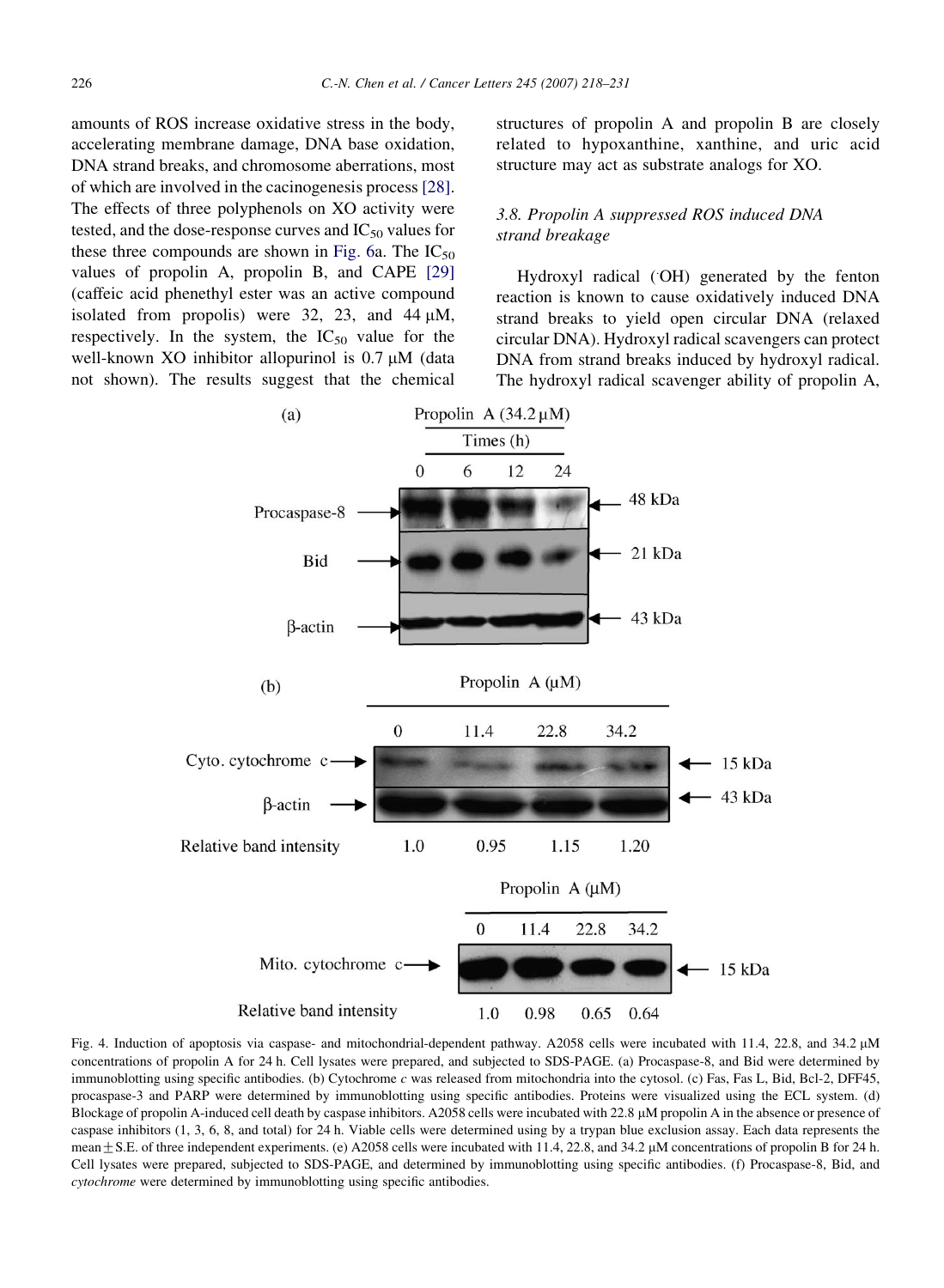



propolin B, and CAPE were evaluated. Supercoiled DNA migrates faster than relaxed circular DNA on agarose gel electrophoresis. DNA strand breakage was induced in vitro in the presence of  $H_2O_2$  and  $Fe^{2+}$  (lane 2, [Fig. 6b](#page-11-0)), while DNA in the absence of  $H_2O_2$  and  $Fe^{2+}$ did not show significant strand breakage (lane 1, [Fig. 6b](#page-11-0)). Treatment of DNA with propolin A, propolin B, and CAPE significantly reduced the concentration of relaxed circular DNA in a dose-dependent manner [\(Fig. 6b](#page-11-0)). The results indicated that propolin A and propolin B are potential antioxidant agents.

## 4. Discussion

Propolis is a folk medicine used for the treatment of various ailments, and has been demonstrated to have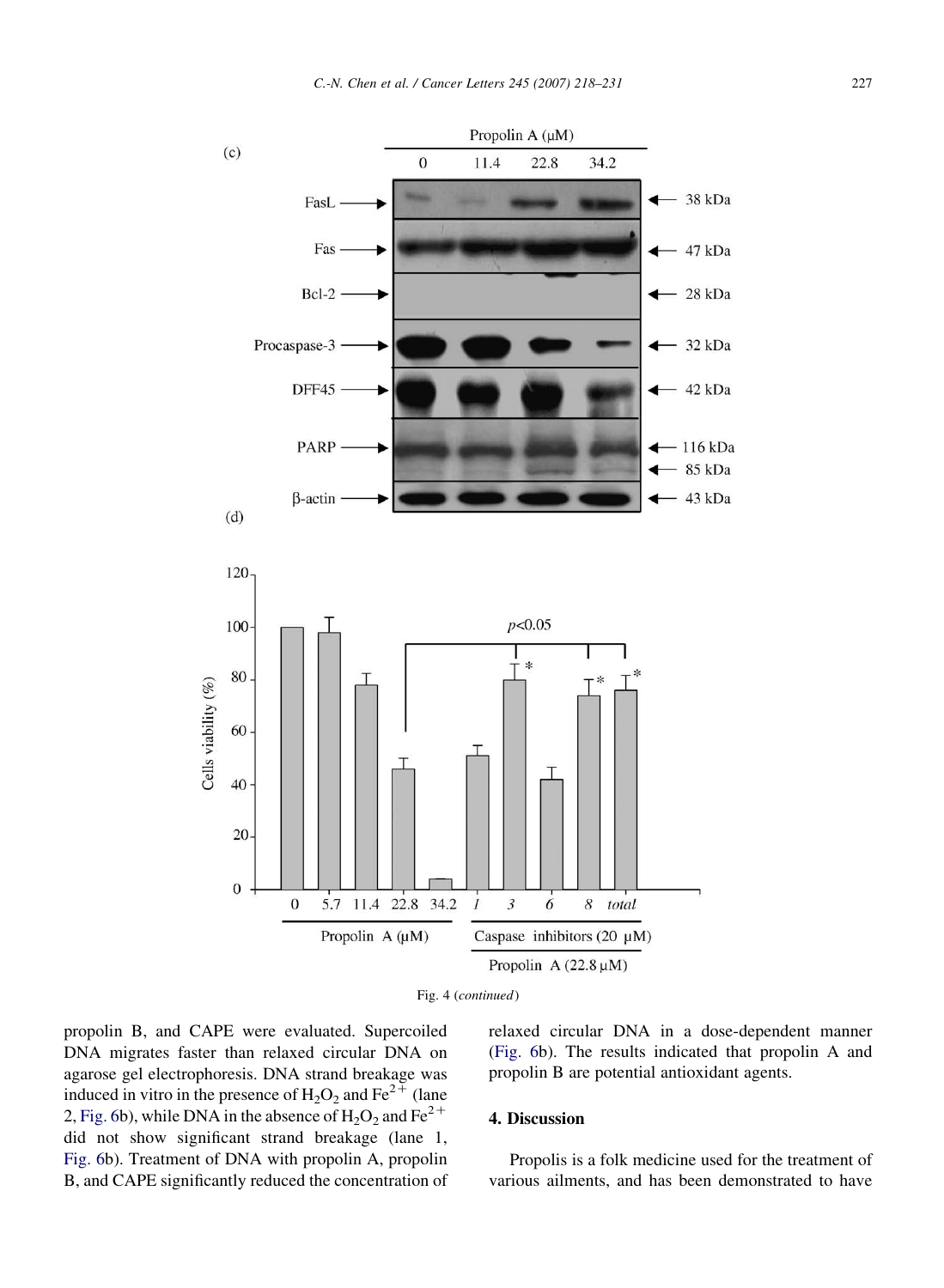

Fig. 4 (continued)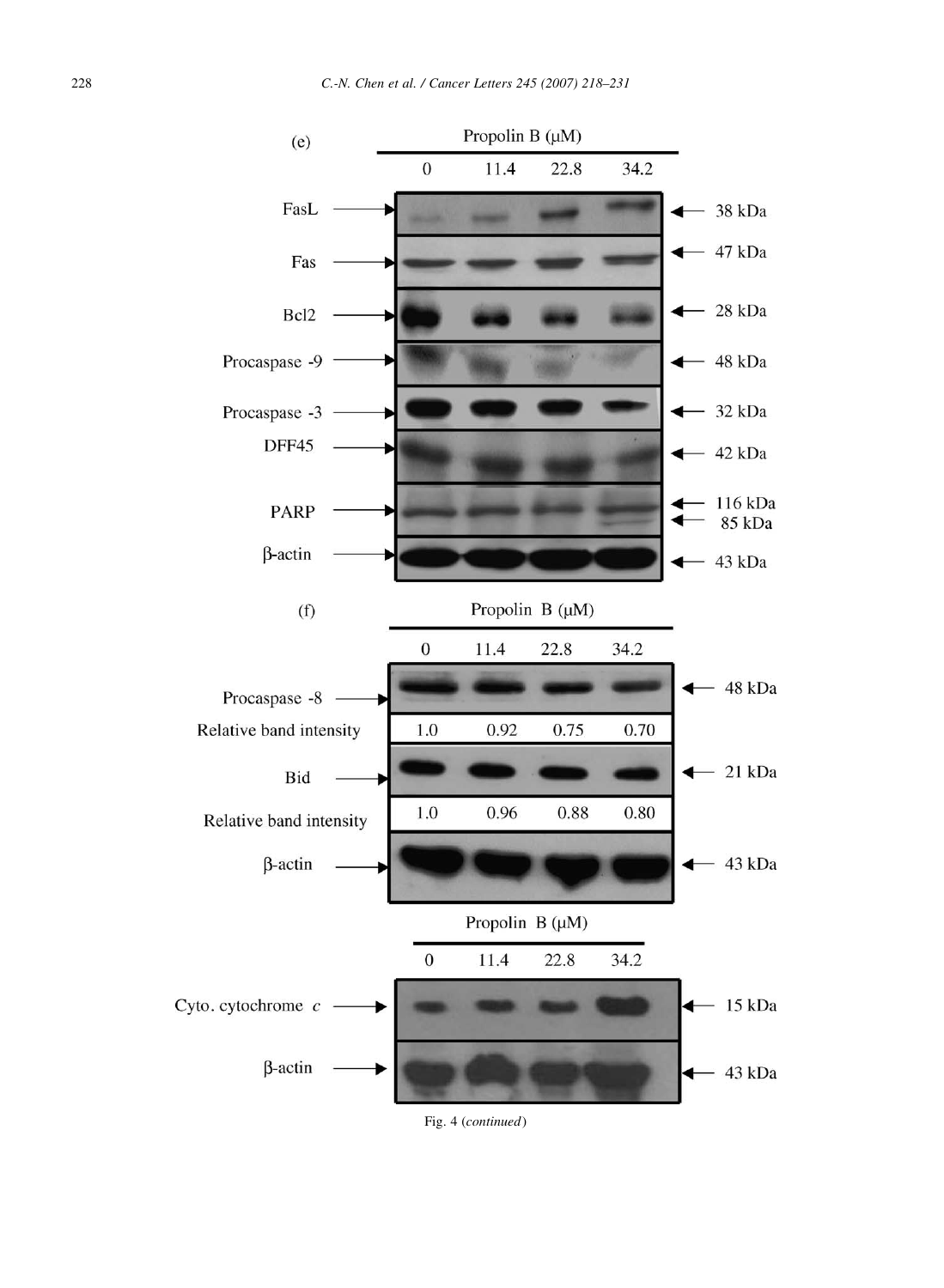<span id="page-11-0"></span>

Fig. 5. Analysis of the caspase-3-like activity induced by propolin A and propolin B. A2058 cells were treated with  $34.2 \mu M$  propolin A and propolin B for the indicated times and caspase-3-like activity in cell extracts was measured with a specific fluorogenic substrate. Results are representative of the results of three separate experiments.

a broad spectrum of activities [\[2\].](#page-13-0) To investigate the chemical constituents of Taiwanese propolis with anticancer activity, we first isolated two new cytotoxic compounds, the structures of propolin A and propolin B has been characterized by NMR and HRMS spectra, which are depicted in [Fig. 1](#page-1-0). We have been shown that propolin A and propolin B, caused dose-dependent changes in five cancer cell lines at low dosages as shown in Fig. 2a and b. Chemical structure studies indicated that propolin A and propolin B were flavonoid compounds with hydrated geranyl side chains. A closely related compound, nymphaeol B, from Hernandia nymphaefolia has also been reported [\[30\].](#page-13-0) However, no biological activities of this compound have ever been reported. Another closely related compound sophoranone, has been reported to induce apoptosis in human leukemia U937 cells [\[19\].](#page-13-0) Hyperforin was isolated from St John's wort (Hypericum perforatum), and inhibition of tumor cell growth by it has been reported [\[31\]](#page-13-0). Many reports have



Fig. 6. Antioxidant activity of propolin A and propolin B. (a) Inhibition of xanthine oxidase by propolin A, propolin B, and CAPE. The formation of uric acid was determined spectrophotometrically at 295 nm as described in Section 2. (b) Propolin A, propolin B, and CAPE suppressed ROS induced DNA strand breakage. Plasmid DNA was incubated at 37  $^{\circ}$ C for 30 min with 100 mM H<sub>2</sub>O<sub>2</sub> and 50 uM ferrous sulfate in the presence or absence of propolin A, propolin B, and CAPE.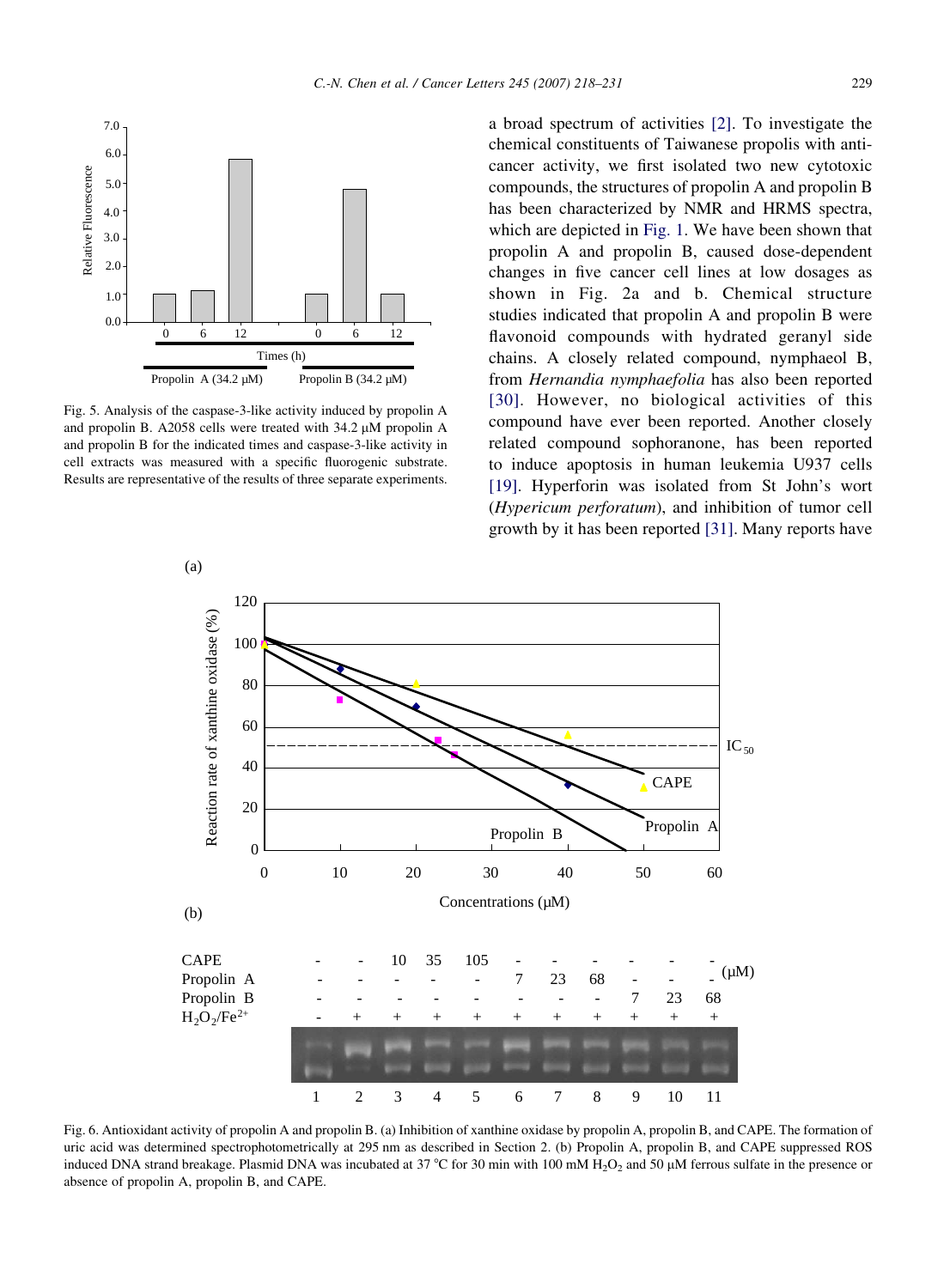indicated that geranylgeranylacetone [\[32\]](#page-13-0) or vitamin  $K<sub>2</sub>$ with 4 isoprene units [\[33\]](#page-13-0), significantly inhibit cell growth and induce the differentiation of leukemia cells.

In this study, we have demonstrated that propolin A and propolin B potently inhibits the proliferation of A2058 cells through inducing a cytotoxic effect and triggering apoptosis. Apoptosis can be evaluated by three techniques: DNA laddering, fluorescence microscope, and flow cytometry.When A2058 cells were grown in the presence of propolin A and propolin B and cells were isolated and analyzed electrophoretically for nuclear DNA degradation as shown in Fig. 3a, the results indicated that propolin A and propolin B markedly promoted DNA fragmentation at a concentration of  $22.8 \mu M$ . A2058 cells were grown in the presence of various concentrations of propolin A and propolin B  $(11.4-34.2 \mu M)$  for 24 h and cells were analyzed by flow cytometry. Results indicated that propolin A and propolin B efficiently induced apoptosis in A2058 cells, and there is a clear loss of cells from the G2/M phase of the cell cycle as shown in Fig. 3c. We further, investigated the molecular mechanism of the propolin A and propolin B induced apoptosis pathway. Our data indicated that propolin A can increases of Fas and Fas L protein levels expression, and activation of procaspas-8, Bid, procaspase-3, PARP, and DFF45, finally producing DNA fragmentation (Fig. 4). On whether propolin A induced apoptosis through the mitochondrial-dependent pathway, our data indicated that it can increase cytochrome c release from mitocondrial to cytoplasm (Fig. 4b).

When cells were pretreated with caspase inhibitor, including caspase-1, -3, -6, -8, and total for 1 h, then treated with  $22.8 \mu M$  propolin A for 24 h, to evaluate cell viability. Our data demonstrated that only caspase-3 and -8 significantly prevented cell death, but caspase-1 and -6 did not. All these results indicated that propolin A induced apoptosis via activated caspase-dependent pathway.

Propolin B-induced apoptosis may perhaps occur through the same or another pathway in A2058 cells. Western blotting showed that propolin B markedly inhibited of Bcl-2 expression and also the activation of caspase-8, Bid, caspase-3, DFF45, and PARP. The caspase-3-like activity assay indicated that propolin B was active within 6 h after the start of treatment while propolin A was active within 12 h. Taken together, we think that propolin A and B may act through partial different pathways to induce cancer cell apoptosis.

Previous studies have indicated that propolin A and propolin B exert antioxidant properties. We further study that propolin A and propolin B antioxidant assay in XO activity and ROS induced DNA strand breakage. Our data demonstrated that propolin A, propolin B, and CAPE might inhibit XO activity  $IC_{50}$  values at concentrations of 22, 23, 44  $\mu$ M, respectively ([Fig. 6a](#page-11-0)). Propolin A and propolin B chemical structure have flavanols group closely hypoxanthine, xanthine, and uric acid structure may be as substrate for XO, but CAPE chemical structure was not closely for xanthine may be not as substrate. On the other hand, propolin A and propolin B can scavenge of hydroxyl radical and protect DNA from strand breaks induced by hydroxyl radical ([Fig. 6](#page-11-0)b), but CAPE has more strength to scavenge free radicals than propolin A or propolin B. In the present study, we demonstrated that both compounds have strong antioxidant activity and induce apoptosis in different cancer cell lines. However, how do these two antioxidant agents trigger apoptosis in A2058 cells? We think that propolin A and B (polyphenolic compounds) can be oxidized and can exert pro-oxidant effects in some culture media conditions. Many studies have demonstrated that rapid generation of  $H_2O_2$  can occur on addition of EGC, EGCg, catechin, and quercetin to commonly used culture media [\[34,35\].](#page-13-0) These results could explain that propolin A and B may be via rapid generation of  $H_2O_2$ to induce cells cytotoxicity or apoptosis.

Recently, many reports have suggested that the caspase family plays an important role in apoptosis. The caspases are unique in their requirement for an Asp residue at the cleavage site in their substrates. Recently, 14 known members of the caspases family of proteases, caspase-3 have been suggested to be a key role of the apoptotic machinery. Fas/Fas ligand (Fas L) death pathway is an important mediator of apoptosis. Deregulation of Fas pathway is reported to be involved in the immune escape of breast cancer and the resistance to anti-cancer drug [\[36\].](#page-13-0) In this study, we results indicated that the Fas/Fas ligand pathway of cell death signalling is involved in propolin A-induced apoptosis in A2058 cells.

In summary, we think that propolin A- and propolin B-induced apoptosis may be a result of modulated Fas and Fas L expression, further activation of caspase-8, and Bid, and induced cytochrome  $c$  release from mitochondria to the cytosol, and activation of caspase-3 to cleave PARP and cause DNA fragmentation, finally resulting in the execution of apoptosis in A2058 cells.

## Acknowledgements

We thank Chun-Mao Lin and Chiung-Ho Liao for providing excellent technical supports.